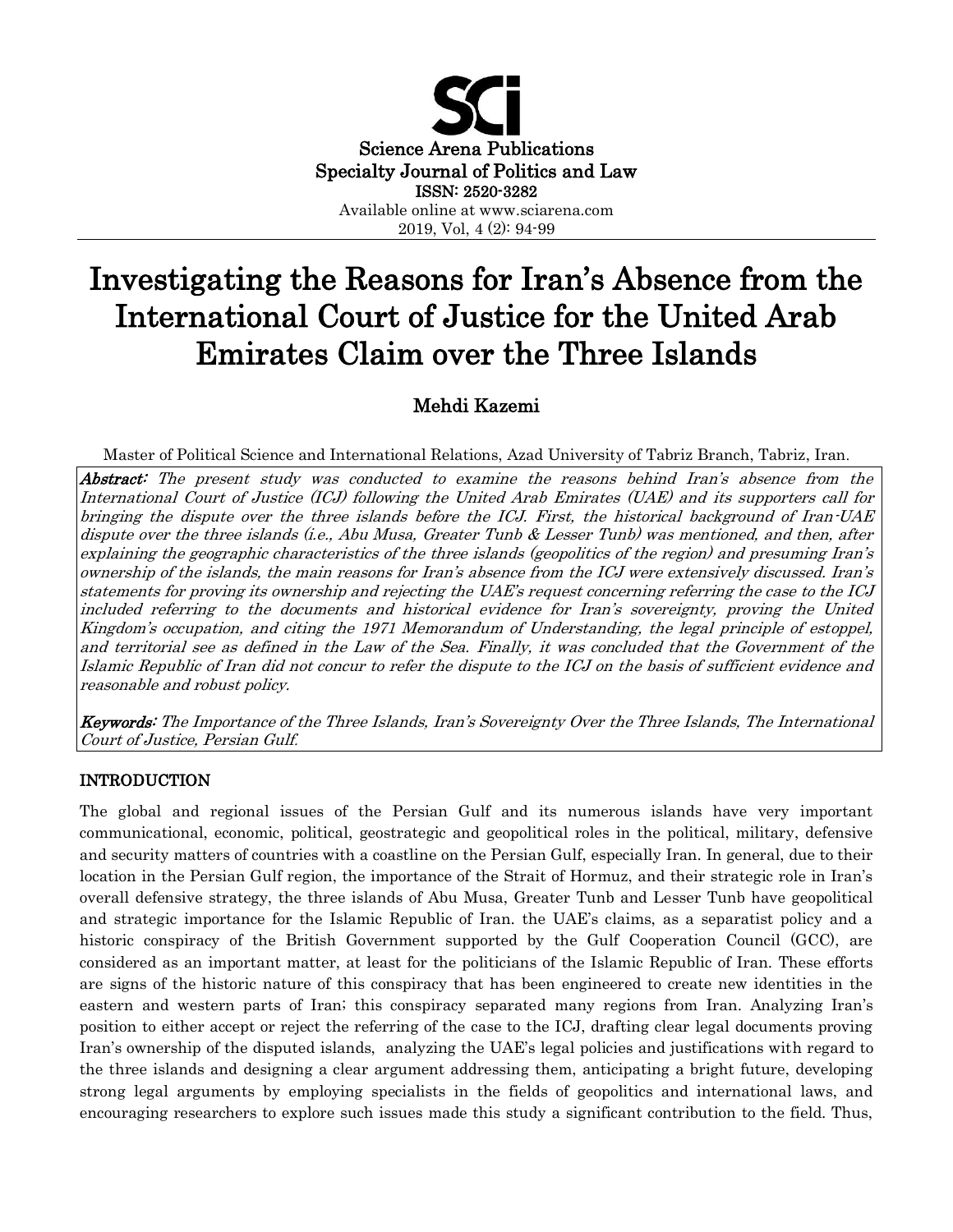the present study was conducted to examine the reasons behind Iran's absence from the ICJ following the UAE and its supporters call for bringing the dispute over the three islands before the ICJ.

#### Theoretical Foundation of the Study

#### Historical Background of the Sovereignty Over the Three Disputed Islands

Iran's historical sovereignty over the three islands of Abu Musa, Greater Tunb and Lesser Tunb (since 2000 BC) has been specified in previous studies. During the Achaemenid period, as specified in the sixth item of the first column of the Behistun Inscription, every island in the Persian Gulf, including Abu Musa, was a part of the Pars Province (Damayev, 1973: 343). Then, during the Parthian period, especially during the reign of Mithridates I, the entire Persian Gulf, including its ports and islands, belonged to ancient Iran. after that, the Gulf islands were under the jurisdiction of the Sasanian Empire (224-652 BC); during that period, the Gulf islands were parts of the Persian Satrap, and then parts of the Nimruz Province (Hekmat, 1971: 132). It can be stated that, during the ruling of the Safavid dynasty, except for the first 150 years in which the Gulf coast and islands were occupied by Portugal's maritime powers, all Gulf islands, including the three disputed islands, were tributaries of the Iranian Government. After the fall of the Safavid dynasty by the Afghans and the resulting chaos, Nader Qoli Beyg appeared on Iran's political scene and managed to conquer the Afghans and rule as Shah of Iran. In one of his most important actions, he ordered the formation of a navy and ultimately took Bahrain and Oman by creating a powerful naval fleet; his role in maintaining law and order in the Persian Gulf region was of great importance (Gulf Document Excerpts, 1993: 40). After Nader's death, Karim Khan Zand was ruling over the Persian Gulf and its islands. Over the past centuries, especially during the last three centuries, the colonial world's major powers have had a special interest in the world's seas, ports, and islands for achieving their expansionist goals. There is no doubt that, according to the authentic documents and available resources, the three Gulf islands have always been integral parts of the territory of Iran. Measures taken during the Qajar period were used and cited as records of Iran sovereignty over and presence in the three islands years later, when the British-made governments in the regions claimed ownership of some parts of Iran, including the three islands. Iran's rejection of the occupation of the three islands continued in subsequent years, and eventually, after a period of almost seventy years (1903-1971 BC), the three islands became parts of the territory of Iran again. Similarly, the Siri island returned to Iran's territory undisputedly in 1962 (Mojtahedzadeh, 1993: 98). During the Pahlavi period, Iran's request for ruling the three islands and exploiting Abu Musa's red iron oxide resources was an important matter. In 1971, Iran and Sharjah signed a *Memorandum of Understanding*, in which two sets of rights were mentioned: the rights of Sharjah citizens and the exclusive right of Iranian national sovereignty over the mentioned areas. In April 1992, it was reported that the Iranian Government had not let a group of Sharjah employees (workers, Pakistani/Filipino/Indian technicians & Egyptian teachers, who were not citizens of Sharjah) enter the Abu Musa island. Kamal Kharrazi, Iran's representative to the United Nations (UN), denied the news and stated that those who had not lived there, could not stay there any longer. Those statements were interpreted by some western authorities as only Sharjah citizens, who had a fixed relationship with the island, would be allowed to stay in it in the future. The Iranian Foreign Minister at the time, Ali Akbar Velayati, said that, according to the 1971 Memorandum of Understanding, only citizens of Sharjah had the right to stay on the island. A representative from the UAE visited Tehran and suggested to form a joint commission with representatives from Iran and the UAE to further analyze the issue, but Iran rejected that proposal as the conflict was between Iran and Sharjah.

#### The Importance of the Three Islands

The disputed three islands have very important roles in ensuring Iran's security and protecting the Strait of Hormuz. The easy access of the islands to the Gulf region is another reason for their importance; Iran has always had sovereignty over the three islands. Moreover, about 80% of Iran's overseas trades (including both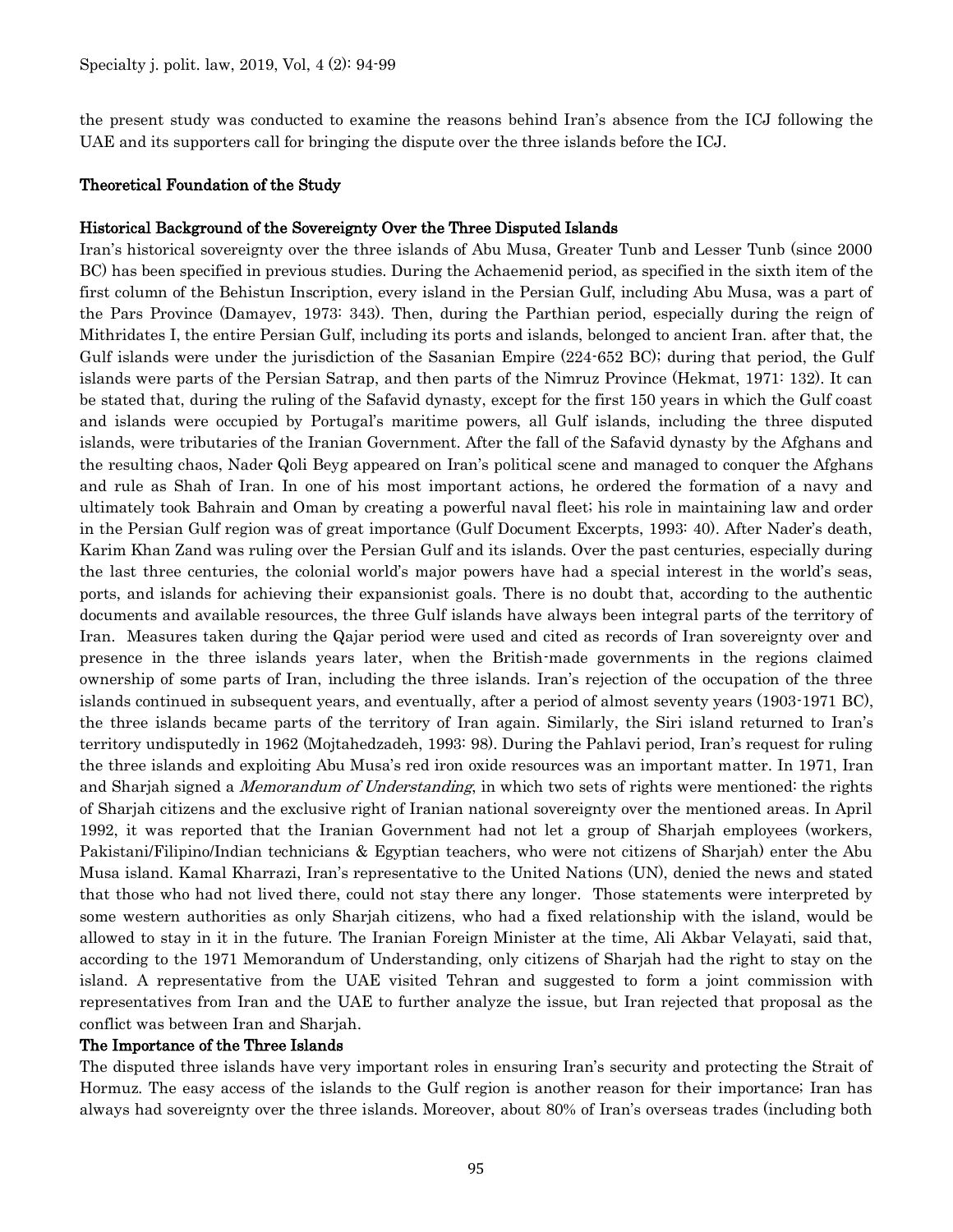imports and exports) are done through the Persian Gulf. Considering the critical role of the Persian Gulf in the world, the importance of the three Gulf islands for Iran becomes obvious (Jafari Valdani, 1997: 52). Basically, these three islands are important only in the context of the Persian Gulf. Thus, many of the geopolitical characteristics of the Persian Gulf can be generalized to these islands as well. The Persian Gulf is the intersection of the three continents of Europe, Africa, and Asia; beyond the Persian Gulf, the three countries of Iran, India, and China are located; and, as mentioned before, the most important reason behind the importance of the Persian Gulf is the existence of huge oil and gas fields within it (Ibid: 56). Another reason for the importance of the Persian Gulf is the existence of a large military equipment market in the Gulf region. It is clear that the Strait of Hormuz is the main and the most important way for the Gulf oil-rich countries to communicate with the world. Almost all Gulf countries are heavily dependent on the Strait of Hormuz for exporting oil and importing goods (Gulf Document Excerpts, 1993). However, the most important reason for the importance of the three islands is related to military issues. These three islands constitute a part of the defense and security system of Iran. In addition, their geographical location at the deepest parts of the Persian Gulf and within the two sweep corridors of the international ships trafficability has made them more strategically important (Hafeznia, 1992). Therefore, from a strategic perspective, the Persian Gulf, the Strait of Hormuz and the Gulf islands, including the three islands, completing each other, and their ownership strengthens the position of countries owning them and makes them in control concerning transactional, political and military issues.

#### UAE's Argument for the Ownership of Three Islands

The UAE claims that the three islands have always belonged to the Arabs. They argue that the flag of Sharjah had been raising on these three islands for 68 years (1903-1971), and during that period, Ras-al-Khaimah and Sharjah rulers had built buildings and deployed officials. Therefore, their claim over the ownership of the three islands is time-barred and should be prioritized over Iran's claim. Another issue that Emiratis argue is related to the issue of "capture priority", based on which, Emiratis claim that, since Jassemies were Arab and they were ruling those three islands before being occupied by the British Government, those islands belong to Arabs. Moreover, the UAE considers the 1971 Memorandum of Understanding a "moral" obligation, not a "legal" one. They argue that at the time of signing the 1971 Memorandum of Understanding, Sharjah was basically an England colony and its officials did not have the authority and right to sign such an agreement, therefore the 1971 document has only been a moral obligation. On October 27, 1992, the Emiratis wrote a letter to the UN claiming that Iran had imposed the 1971 Memorandum of Understanding on them, and they had signed it under compulsion. The United Kingdom (UK) acceptance of the UAE's sovereignty over the three islands is among their evidence. They eventually argue that the mentioned islands are closer to their lands than those of Iran. In other words, they geographically consider them below the half line of the Persian Gulf, and therefore, claim over their ownership.

#### Iran's Argument for not Referring the Case to the ICJ

In general, accepting the referral of the case to the ICJ means doubtfulness in the ownership of the three islands, which has always been rejected by the Islamic Republic of Iran. This study was conducted assuming the rejection of the UAE's proposal (referring the dispute to the ICJ) by Iran based on its legal and historical documentation, in which Iran's ownership of the three islands is explicitly emphasized. But, before presenting its documents before the ICJ to prove its legitimacy, the Islamic Republic of Iran faced a legal obstacle. Undoubtedly, one of the main obstacles in referring the case to the ICJ was the Constitution of the Islamic Republic of Iran, in which, every action that threatens the territorial integrity of Iran is banned. According to Articles, 152 and 153 of the Constitution of the Islamic Republic of Iran, the Iran Government had no right to refer this specific matter to the ICJ. According to the historical evidence, it can be said that Greater and Lesser Tunbs belonged to Iran from the beginning of the written history (550 BC-651 AD) (Mojtahedzadeh, 1994: 6). From the era of Sasanian Empire, Iran's power over the Persian Gulf increased, and based on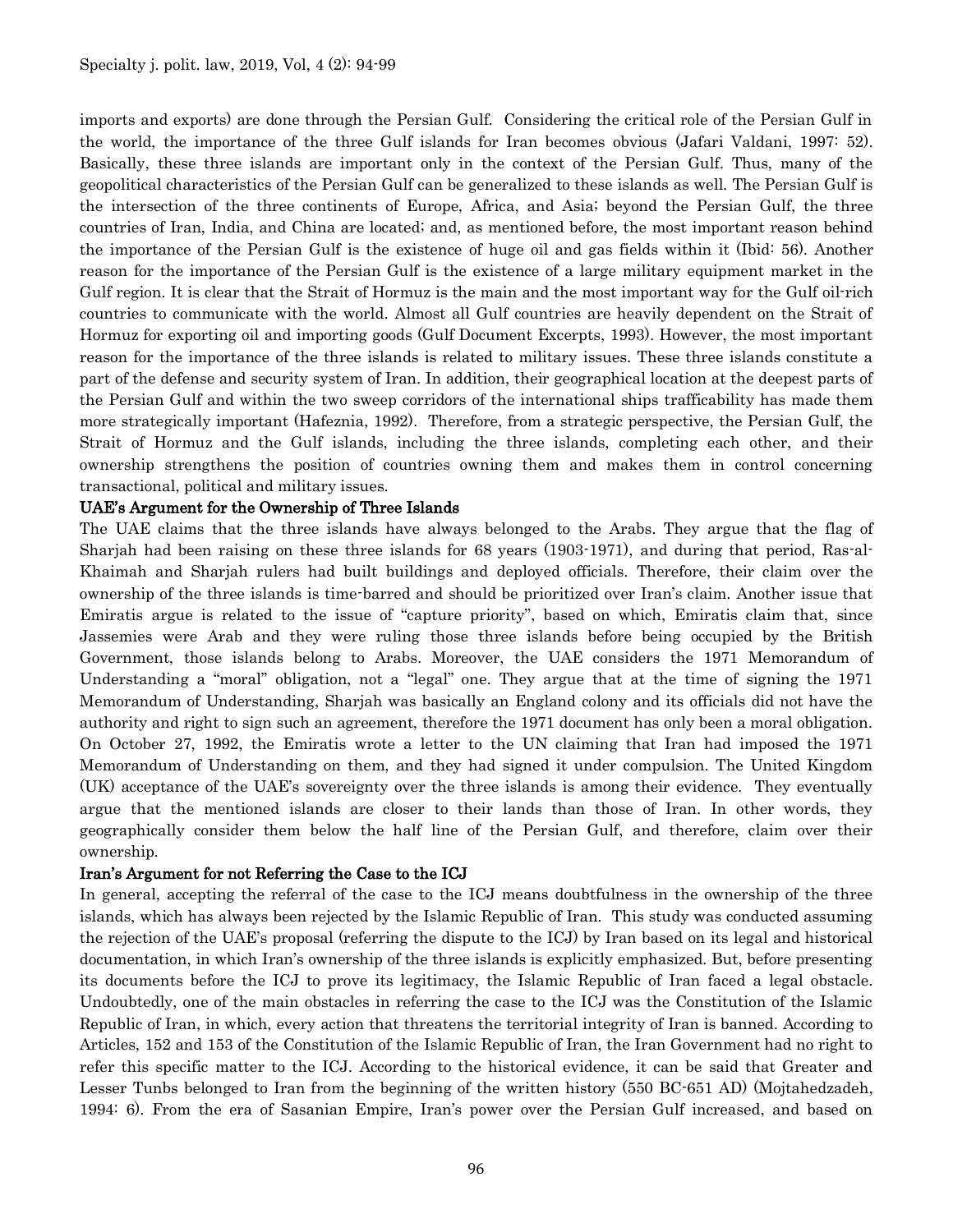various historical maps, the UAE's claim over the three islands ownership can be ruled out (Vosoughi, 2005: 21). The Major-general Sir John Malcolm's representative committee reports to Fath-Ali Shah Qajar about the borders of the Iranian Government were published in 1813, with an introduction written by a political advisor to the mentioned committee; the reports titled "Geographical Notes" on Iran's geographical boundaries. In the mentioned geographical notes, Abu Musa, Greater Tunb and Lesser Tunb were mapped as Persian Gulf islands under Iran's power. Concerning the principle of capture priority, it can be stated that the Iranian Government has protested against the UK's occupation of the islands since it happened, and always insisted upon its historical sovereignty over those islands. Even in 1934, Iran's flag was raised in the three islands, indicating its definite ownership. Therefore, according to International Law, the UK's occupation of the three islands was an aggressive action, which could not create the right for the UK to rule the islands, let alone to introduce it as Sheikhs' islands.

According to Article 3 of the UN Convention of the Law of the Sea (1982), the marine territory of any country has a maximum width of 12 nautical miles (22.5Km). Furthermore, in three other UN conventions in 1958, 1969 and 1982, the minimum and maximum widths of any country's marine territory were respectively three and 12 nautical miles (Hafeznia, 1992: 384). According to this law and as recorded in the UN documents, all waters between Qeshm, Lark, Hormoz, Hengam, and Lavan islands Iran's internal waters. Therefore, if continuing 12 nautical miles from Qeshm island, and 12 nautical miles from Greater Tunb toward Qeshm we will realize that the distance between the two islands is less than 24 miles (i.e.,  $2*12$  miles). This also applies to the distance between Lesser Tunb and Abu Musa. Therefore, the Iranian territorial see continues to 12 miles from the south of Abu Musa island.

#### UAE Policies and Measures with regard to the Three Islands

The main objective of the UAE policy in recent years has always been to prevent any close relationship between Tehran and the Gulf's Arab countries until they regain their ruling power on the three islands.

#### Aligning the Positions of Arab Countries

In the Arab Summit in Damascus, the issue of referring the UAE's claim concerning the three islands ownership was approved by all members, and it was the first time that all members had the same vote. Nevertheless, the issue was rejected based on the law of nations.

#### Instrumental Use of International Organizations

Another measure of UAE was comprehensive efforts to bring the case before the GCC. After a lengthy fight with Saudi Arabia, the UAE managed to form a tripartite committee in 1999. By forming the mentioned committee, the UAE intended to use the Council to exert pressure on Iran and exploit Iran's considerations in its relations with the three countries of Saudi Arabia, Qatar, and Oman. In the 47th UN General Assembly in 1992, 12 countries took sides in relation to the three islands. The referral of the case to the ICJ was among the UAE's measures.

# UAE's Main Objectives with Regard to its Claims for the Ownership of the Three Islands UAE Territorial Development

The UAE considers the lack of land as one of its biggest problems. To solve this problem, the UAE has started to build artificial islands in the Persian Gulf. The Emiratis wish to take strong steps towards achieving its international goals and strengthen their military power in the Persian Gulf by imposing their sovereignty over the three islands. The UAE's access to the three islands practically extends its size, at least in the Persian Gulf. Due to the lack of strategic and military power, the UAE cannot use its military forces to achieve this goal. The UAE's efforts to internationalize the issue and refer it to the ICJ show its need for territorial development.

#### • Nation Building/ Country-building

In demographic terms, the UAE and many of the Gulf countries have racial, ethnic and religious diversities. The fact is that the UAE lacks an institutionalized, long-established historical background, and therefore, lacks the necessary political and social integrity (Mojtahedzadeh, 2012: 54). Given the UAE's nation-building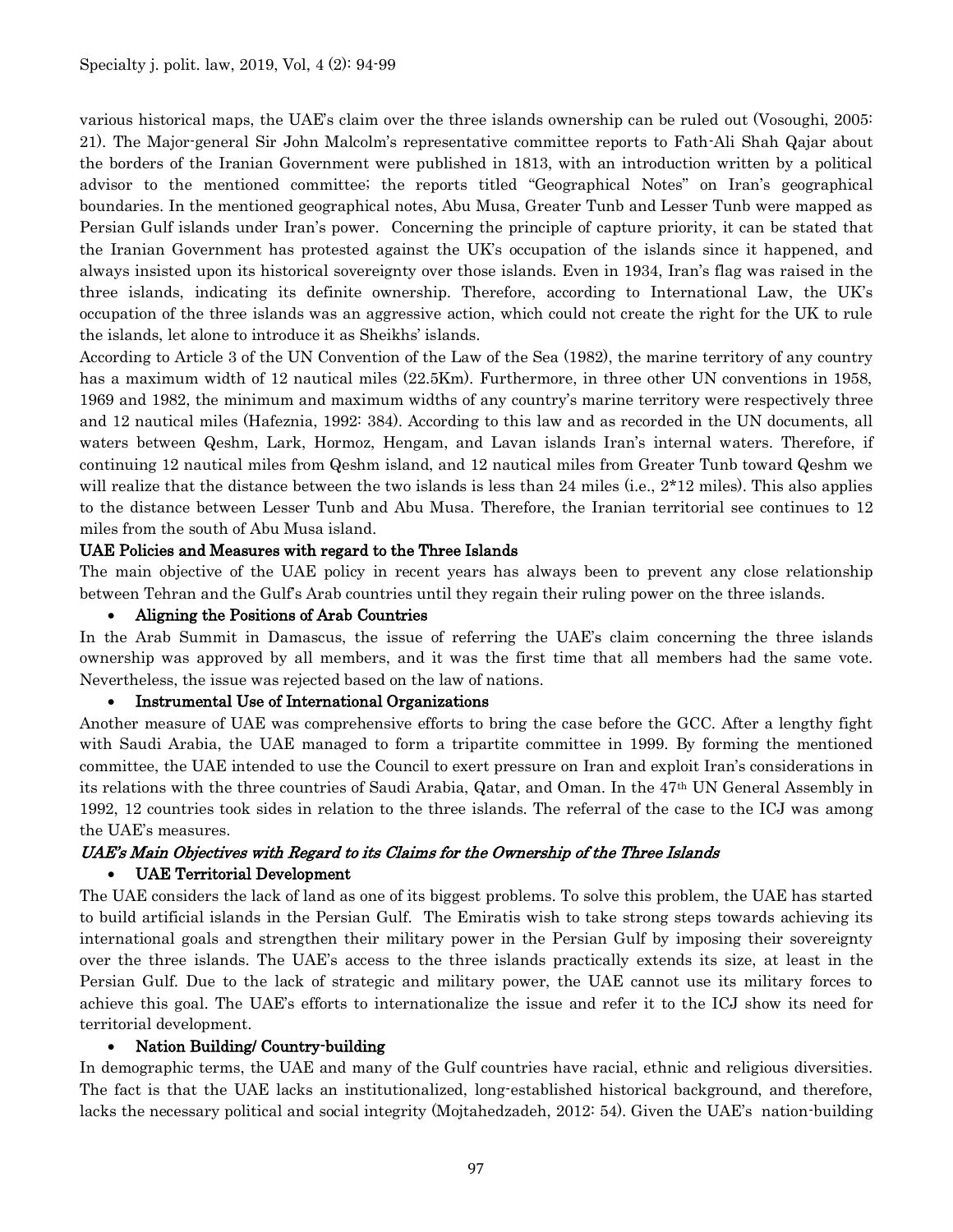and country-building concerns, it can be said that the UAE attempts to develop its territories by asking for the ownership of the three Iranian islands, and protect itself against internal conflicts by projecting Iran as an external threat; doing so, the UAE tries to promote nationalism and create a national Arab identity (Mojtahedzadeh, 2012: 54). Thus, the problems made by the UAE against Iran are occasionally reflected in the three islands issue.

# Causing Conflicts between Arabs and Iranians

Conflicts between Iran and the Arab Gulf countries can be effective tools for the UAE to achieve its illegitimate goal concerning the ownership of the three islands. In this way, the UAE can also enhance its authority in regional transactions by gaining support from other Arab countries.

## Gaining Support from the World Great Powers

The UAE has allowed the United States and France to deploy military bases on its territory; it also has extensive military relations with the UK (ibid, 2012). The UAE's goal of gaining support from the world's major powers can be explained from two different points of view: 1) Emiratis feel that they will be successful in obtaining the ownership of the three islands by gaining support from the world's major powers, and 2) they feel that gaining support from the world's major powers can help them achieve their country-building and nation-building goals, and promote their authority in the Gulf region.

# Conclusion

According to the historical documents, the three islands have always been under Iran's jurisdiction, and this issue can be proved by solid legal arguments. In the 1971 negotiations, Iran followed the principle of peaceful settlement of disputes to achieve its historic rights, and this was also confirmed by the UN Security Council. On the other hand, according to the rules of International Law (e.g., treaties rights, the estoppel principle, …), the UAE Government cannot claim over the three islands. However, due to its need for internal unity, the UAE plays a critical role in decreasing Iran's security by creating a national Arab identity, securing its security based on the world's powers' supports, projecting Iran as an external enemy, and ignoring the history and the law of nations. A legal review of these positions shows that the current claim made by the UK and UAE concerning Iran's occupation is basically unacceptable, and even unnegotiable, in legal societies; because, in International Law, there is a principle, based on which "contradictory statements are not heard"; therefore, the British Government cannot affirm Iran's sovereignty over the three islands in its official world' maps, and simultaneously discredit it elsewhere.

## References

- 1. Damayev, D. (1973). A Political History of the Achaemenid Empire. Translated by Roohi Arbab, p. 343. Tehran, Translation, and Book Publication Agency.
- 2. Gulf Document Excerpts, volume I. Document Publishing Unit. Department of Foreign Affairs Publishing and Printing Institution (1993), p: 11.
- 3. Hafeznia, M. R. (1992). The Persian Gulf and the strategic role of the Strait of Hormuz. Tehran, SAMT, Third Edition.
- 4. Hekmat, A. R. (1971). Education in ancient Iran. Tehran, Institute for Research and Scientific and Educational Planning. Second Edition.
- 5. Jafari Valdani, A. (1997 a). A historical review of the Iranian islands of Greater Tunb and Lesser Tunb. Tehran, Bureau of Political and International Studies.
- 6. Mojtahedzadeh, P. (1993). Countries and boundaries in the Persian Gulf geopolitical zone. Translated by Hamid Reza Malek Mohammad Nouri. Tehran, Department of Foreign Affairs Publishing and Printing Institution, Fifth Edition.